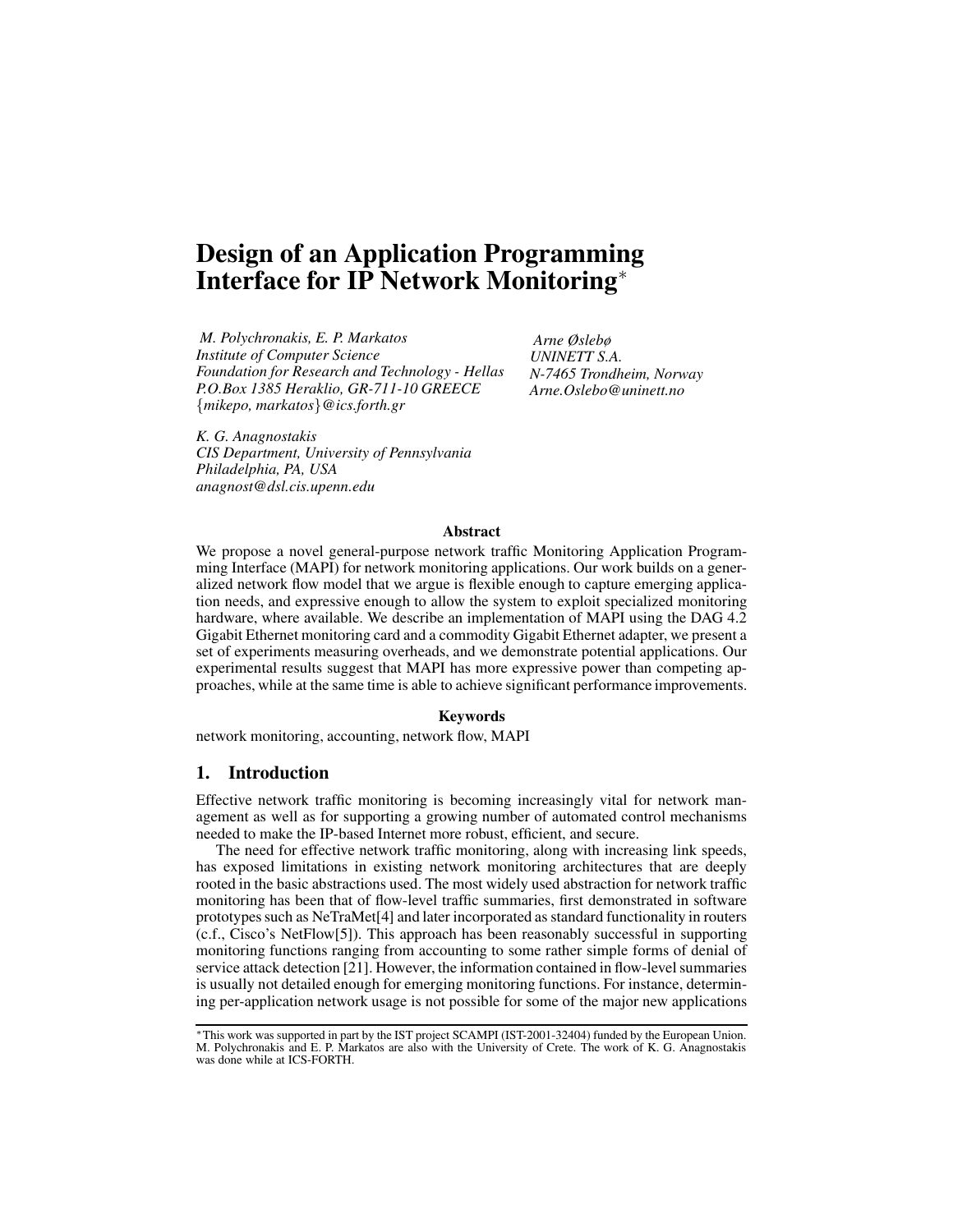that dynamically allocate ports, such as peer-to-peer file sharing, multimedia streaming, and conferencing applications. Additionally, traditional flow-level traffic summaries are usually not adequate for security monitoring as provided by intrusion detection systems. These security applications usually need much more information than provided by flowlevel traffic summaries. For example, in order to detect and contain computer viruses and worms at times of emergency, intrusion detection systems need to be able to inspect and process network packet payloads, which are not available in flow-level traffic summaries.

In absence of any better abstraction, many network operators resort to full packet capture[8] or case-specific solutions usually supported by specialized hardware[7]. Such approaches have high hardware cost, significant processing needs and produce vast amounts of data, complicating the task of data analysis.

We argue that such limitations (i.e. too little information provided by flow-level traffic summaries vs. too much data provided by full packet capture) demonstrate the need for a portable general-purpose environment for running network monitoring applications on a variety of hardware platforms. If properly designed, such an environment could provide applications with just the right amount of information they need: neither more (such as the full packet capture approaches do), nor less (such as the flow-based statistics approaches do). In this paper we present an *expressive programming interface*, which enables users to clearly communicate their monitoring needs to the underlying traffic monitoring platform. The Monitoring Application Programming Interface (MAPI) builds on a generalized flow abstraction that allows users to tailor measurements to their own needs. The main novelty of MAPI is that it elevates flows to first class status, allowing programmers to perform a set of standard operations on flows similar to other system abstractions such as files and sockets. Where necessary and feasible, MAPI also allows the user to trigger custom processing routines not only on summarized data but also on the packets themselves, similar to programmable monitoring systems [1, 13]. The expressiveness of MAPI enables the underlying monitoring system to make informed decisions in choosing the most efficient implementation, while providing a coherent interface on top of different lowerlevel elements, including intelligent switches, high-performance network processors, and special-purpose network interface cards.

This paper presents the design of MAPI and evaluates an implementation on top of two network traffic monitoring systems: an off-the-shelf Gigabit Ethernet network interface, and a more sophisticated traffic capture card. Section 2 presents the design of MAPI, while Section 3 presents our implementation. In Section 4 we evaluate the performance of MAPI in comparison with existing approaches. Section 5 places our contribution in the context of related efforts, and Section 6 summarizes and concludes the paper.

## **2. The Design of MAPI: a network traffic monitoring API**

The goal of an application programming interface is to provide a suitable abstraction which is both simple enough for programmers to use, and powerful enough for expressing complex application specifications. A good API should also relieve the programmer from the complexities of the underlying hardware while making sure that hardware features can be properly exploited.

MAPI builds on a simple and powerful abstraction, the *network flow*, but in a flexible and generalized way. In MAPI, a network flow is generally defined as a sequence of packets that satisfy a given set of conditions. These conditions can be arbitrary, ranging from simple header-based filters, to sophisticated protocol analysis and content inspection functions. For example, a very simple flow can be specified to include *all* packets, or all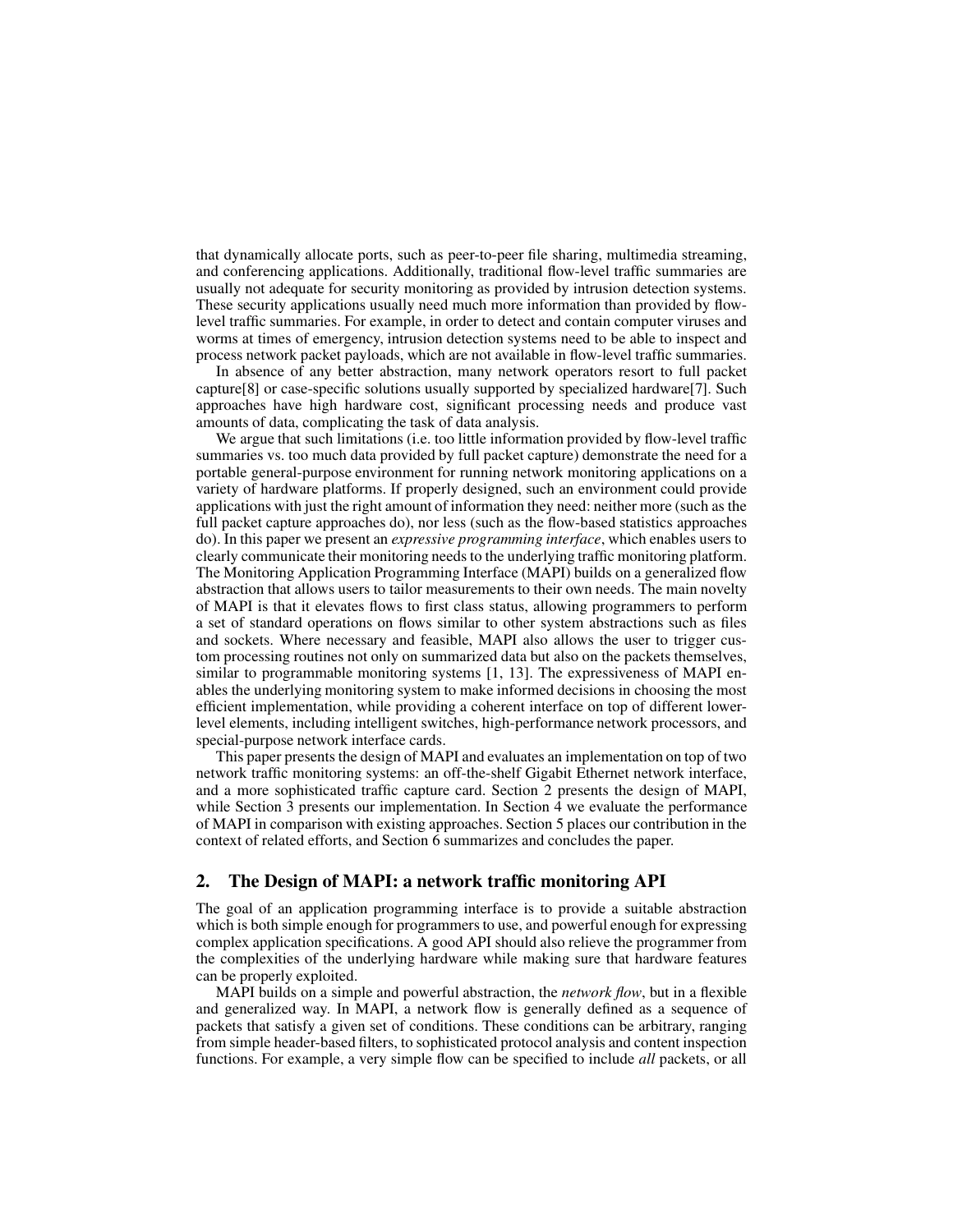packets directed to a particular web server. A more complex flow may be composed of all TCP packets between a pair of subnets that contain the string "User-agent: Mozilla/5.0".

Our approach to network flows is therefore fundamentally different from existing models that constrain the definition of a flow to the set of packets with the same source and destination IP address and port numbers within a given time-window. In contrast with existing models, MAPI gives the "network flow" a *first-class status*: flows are named entities that can be manipulated in similar ways to other programming abstractions such as sockets, pipes, and files. In particular, users may create or destroy (close) flows, read, sample or count packets of a flow, apply functions to flows, and retrieve other traffic statistics from a flow.

By using first-class flows, users can express a wide variety of new monitoring operations. For example, MAPI flows allow users to develop simple intrusion detection schemes that require content inspection [2]. In contrast, traditional approaches to traffic/network flows, such as NetFlow, IPFIX, and related systems and proposals do not have the means of providing the advanced functions required for this task.

In the remainder of this Section we present an overview of the main operations provided by MAPI. A complete specification of MAPI and a more detailed description of each function is provided in [20].

# **2.1 Creating and Terminating Network Flows**

Central to the operation of the MAPI is the action of creating a network flow:

 $fd = mapi\_create_flow(char *dev, cond *c, mode m)$ 

This call creates a network flow, and returns a flow descriptor fd that points to it. This network flow consists of all network packets which go through network device dev and which satisfy condition c. For example mapi\_create\_flow("/dev/dag0", "dst port 80", RAW) creates a network flow of all packets seen by the network interface /dev/dag0 destined to port 80. The third argument enables the monitoring system to perform some pre-processing on the stream of packets. For example, when m is set to COOKED, then the individual packets are pre-processed according to their protocol (i.e. TCP or UDP) and concatenated into a data stream. This preprocessing will re-assemble fragmented packets, discard retransmitted packets, re-order out-of-order packets, etc.

Besides creating a network flow, monitoring applications may also close the flow when they are no longer interested in monitoring:

fd = mapi\_close\_flow(flow\_desc fd)

After closing a flow, all the structures that have been allocated for the flow are released.

#### **2.2 Reading packets from a flow**

Once a flow is established, the user will probably want to read packets from the flow. Packets can be read one-at-a-time using the following *blocking* call:

packet \* mapi\_get\_next\_packet(fd)

which reads the next packet that belongs to flow fd. If the user does not want to read one packet at-a-time and possibly block, (s)he may register a callback function that will be called when a packet to the specific flow is available:

mapi\_loop(flow\_desc fd, int cnt, mapi\_handler callback)

The above call makes sure that the handler callback will be invoked for each of the next cnt packets that will arrive in the flow fd. <sup>\*</sup>

<sup>∗</sup>Although the mapi loop call is inspired from the pcap loop call of the libpcap library [14], in contrary to pcap loop, mapi loop is non-blocking.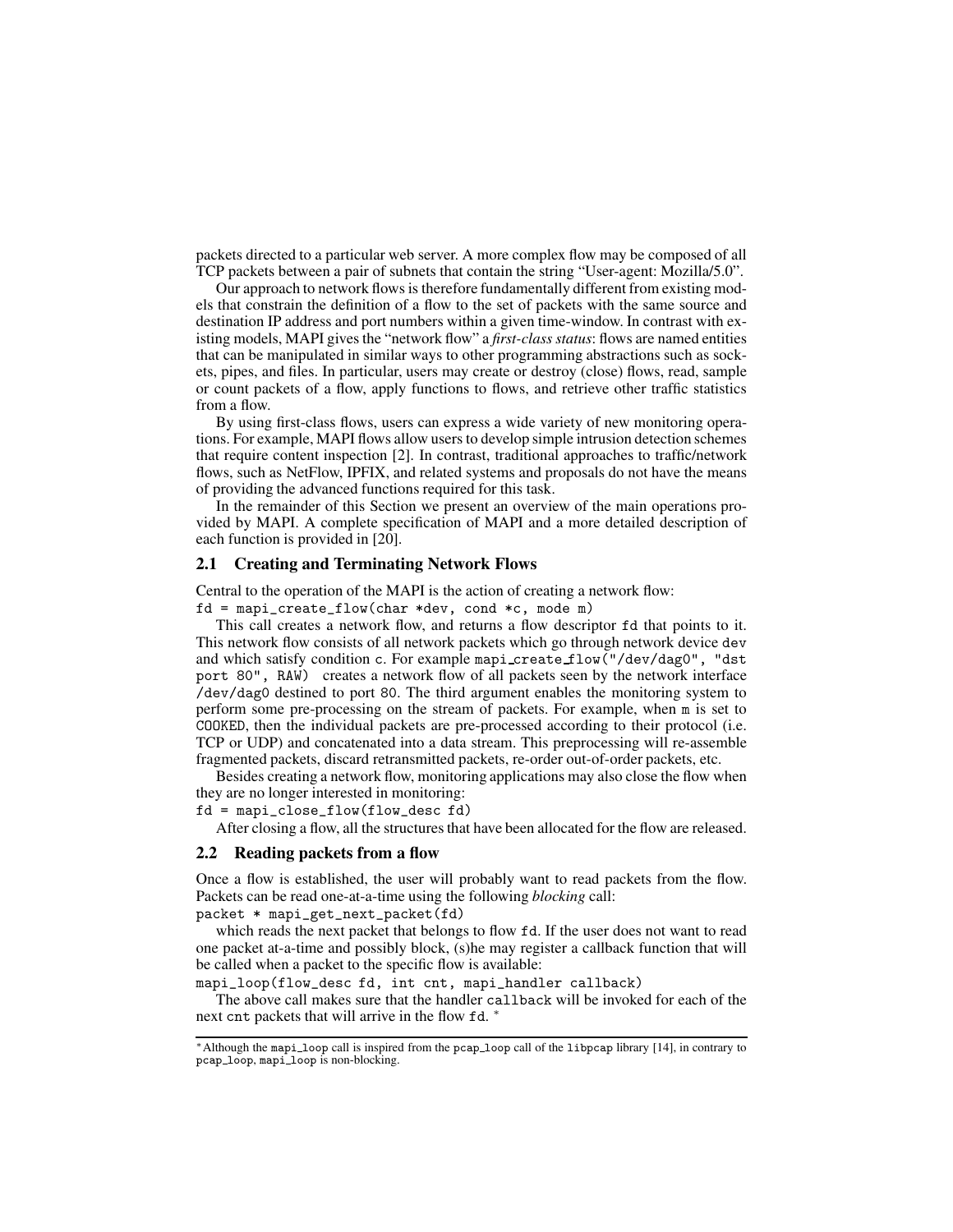## **2.3 Applying functions to Network Flows**

Besides neatly arranging packets, network flows allow users to treat packets that belong to different flows in different ways. For example, a user may be interested in *logging* all packets of a flow (e.g. to record an intrusion attempt), or in just *counting* the packets and their lengths (e.g. to count the bandwidth usage of an application), or in *sampling* the packets (e.g. to find the IP addresses that generate most of the traffic). The abstraction of the network flow allows the user to clearly communicate to the underlying monitoring system these different monitoring needs. To enable users to communicate these different requirements, MAPI enables users to associate functions with flows:

mapi\_apply\_function(flow\_desc fd, function f, ...)

The above association applies function f to every packet of flow fd. Based on the header and payload of the packet, the function will perform some computation, and may optionally discard the packet.

MAPI provides several *predefined* functions that cover some standard monitoring needs. For example, function PACKET COUNT counts all packets in a flow, function SAMPLE PACKETS can be used to sample packets, etc. There also exist functionsthat count various traffic metrics, like bandwidth or fragmented packets. MAPI also provides parameterized hashing functions that will take user defined arguments. Based on the value of the hashing function, the packet may be kept or discarded. Although these functions will enable users to process packets, and compute the network traffic metrics they are interested in without receiving the packets in their own address space, they must somehow communicate their results to the interested users. For example, a user that will define that the function packet count will be applied to a flow, will be interested in reading what is the number of packets that have been counted so far. This can be achieved by allocating a small amount of memory or a data structure to each network flow. The functions that will be applied to the packets of the flow will write their results into this data structure. The user who is interested in reading the results will read the data structure using:

mapi\_read\_results(flow\_desc fd, function f, void \* result)

## **2.4 Dynamically Generated Flows**

Although network flows provide users with a powerful abstraction to group related packets together, there are cases where users cannot provide an exact specification of the flows they are interested in. In addition, users may be interested in viewing traffic data from several different points of view. For example, they may want to know the distribution of traffic among applications, the distribution of traffic among source or destination IP addresses, etc. Overall, users may be generally interested in gathering traffic statistics, without being particularly interested in observing packet payloads - they just need header information. To cater to these user needs, MAPI defines the hierarchical network flows:

fd = mapi\_create\_flow("dag0", "port 80" , HIERARCHICAL)

The above call creates the hierarchical flow fd composed of all packets destined to port 80. In contrast to raw and cooked flows, hierarchical flows do not deliver packets to end users. Instead they are composed of several sub-flows. A sub-flow is defined to contain all packets (within the parent flow) that have a common 5-tuple of source and destination IP address, source and destination port, and protocol number. When a new packet of a flow arrives, it is sent to its appropriate sub-flow. If no such flow exists, a new flow is created. Each hierarchical flow has a predefined limit of sub-flows and when a sub-flow is idle for more than a predefined interval, it is considered expired. Users may also define an upper limit for the duration of a flow. If a flow continues to receive packets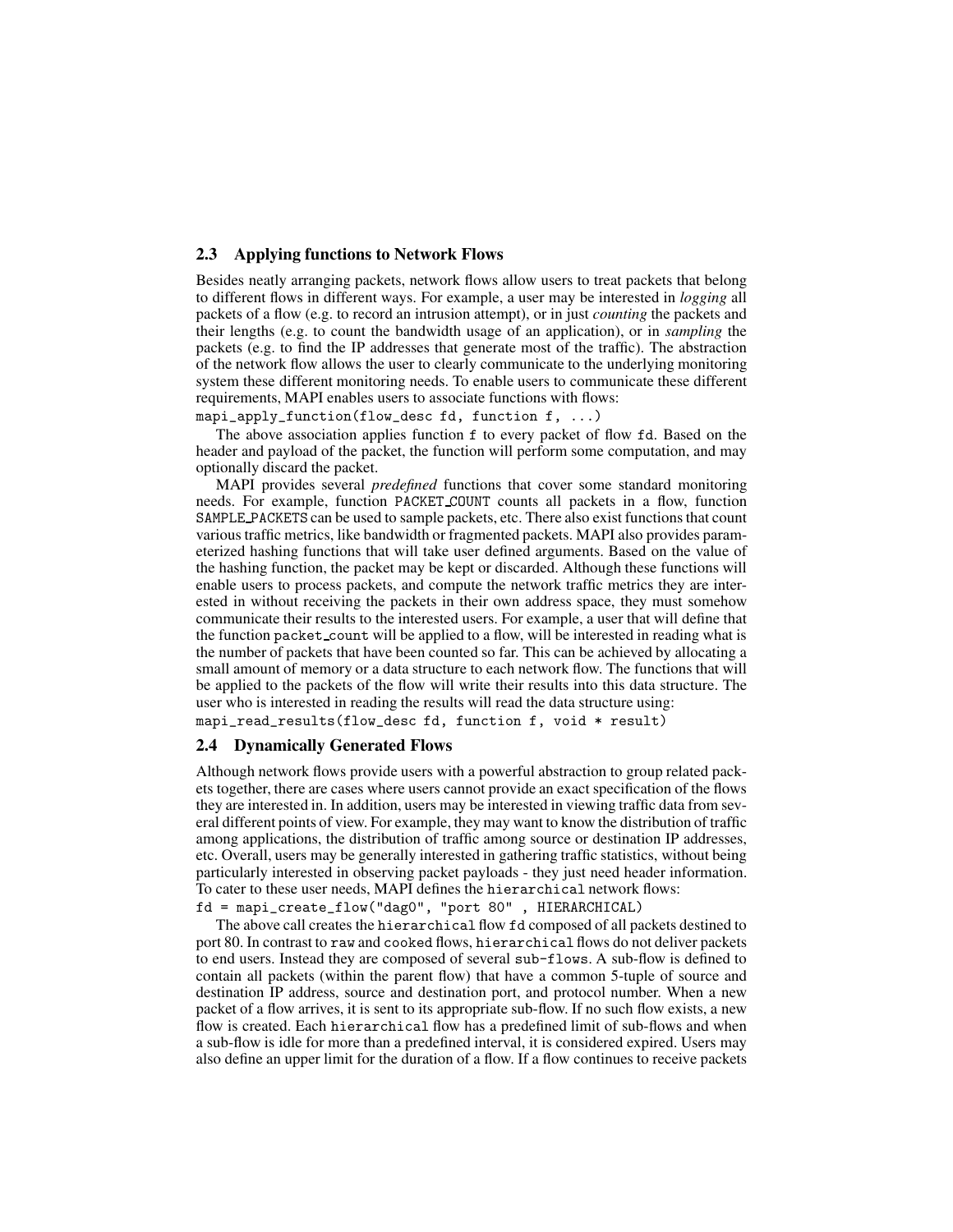for an interval longer than that, it is considered expired. When a new flow is created, but the number of active sub-flows has reached the limit, one of them expires.

## **2.5 MAPI example: monitoring FTP traffic**

In this Section we present an example of using MAPI to monitor all FTP traffic in a system. The main difficulty with monitoring FTP traffic, as compared to applications like email or web traffic, is that FTP transfers may be performed over dynamically allocated ports, which are not known in advance. FTP uses a well-known port (i.e. 21) only as a control channel. When a file transfer is initiated, the FTP server informs the client about the dynamic port number to be used for the transfer. Therefore, in order to accurately account for all FTP traffic, a monitoring application needs to monitor port 21 to find new clients as well as the dynamic ports these new clients will use in order to transfer their data. Traditional monitoring systems, such as NetFlow, find it difficult to monitor traffic of applications that use dynamically generated ports. For example, although NetFlow and similar approaches, can report the amount of observed traffic per port, they do not know which applications these (dynamically generated) ports correspond to, and thus it is difficult to attribute network traffic to specific applications. On the contrary, MAPI is able to analyze packet payloads to find the dynamically generated ports and to associate those ports with the application that generated them.

The following code can be used to monitor all FTP traffic using MAPI:

```
packet *p;
    flow_descriptor fd, xfers[1024];
    struct byte count results br:
    int src_port, dst_port, count, total_ftp_traffic=0;
    char new_flow[64];
     /* Create a flow to monitor the control port of FTP: port 21 */
 1: fd = mapi_create_flow(/dev/scampi, "tcp port 21", RAW);
 /* Find packets that indicate the beginning of a new transfer */
/* such packets contain the string "227 Entering Passive Mode" */
2: mapi_apply_function(fd, SUBSTRING_SEARCH, "227 Entering Passive Mode");
    /* Track the next 100 transfers */
 3: for(count=0; count<100; count++){<br>4; n = mani get next packet(fd);
 4: p = mapi_get_next_packet(fd);
       /* extract_ports gets a packet which indicates the beginning */
       /* of a new transfer and extracts the dynamic data port */
 5: extract_ports(p, &src_port, &dst_port);
       /* Create a flow to track the forthcoming transfer according */
       /* to the information contained in the control packet
 6: sprintf(new_flow, "tcp src port %d and dest port %d", port[0], port[1]);
       /* Create a new flow for this data transfer */
 7: xfers[count] = mapi_create_flow(/dev/scampi, new_flow, RAW);
       /* Count the bytes transfered in this flow */
 8: mapi_apply_function(xfers[count], BYTE_COUNT);
     }
/* summary */
9: for(count=0; count<100; count++){<br>10: mapi read results(xfers[count].
    mapi_read_results(xfers[count],BYTE_COUNT,&br);
      total_ftp_traffic += br.bytes;
\frac{1}{11}:
```
In order to monitor all FTP traffic, we initially define a network flow for capturing all FTP control packets that go through port 21 (line 1). We are interested only for packets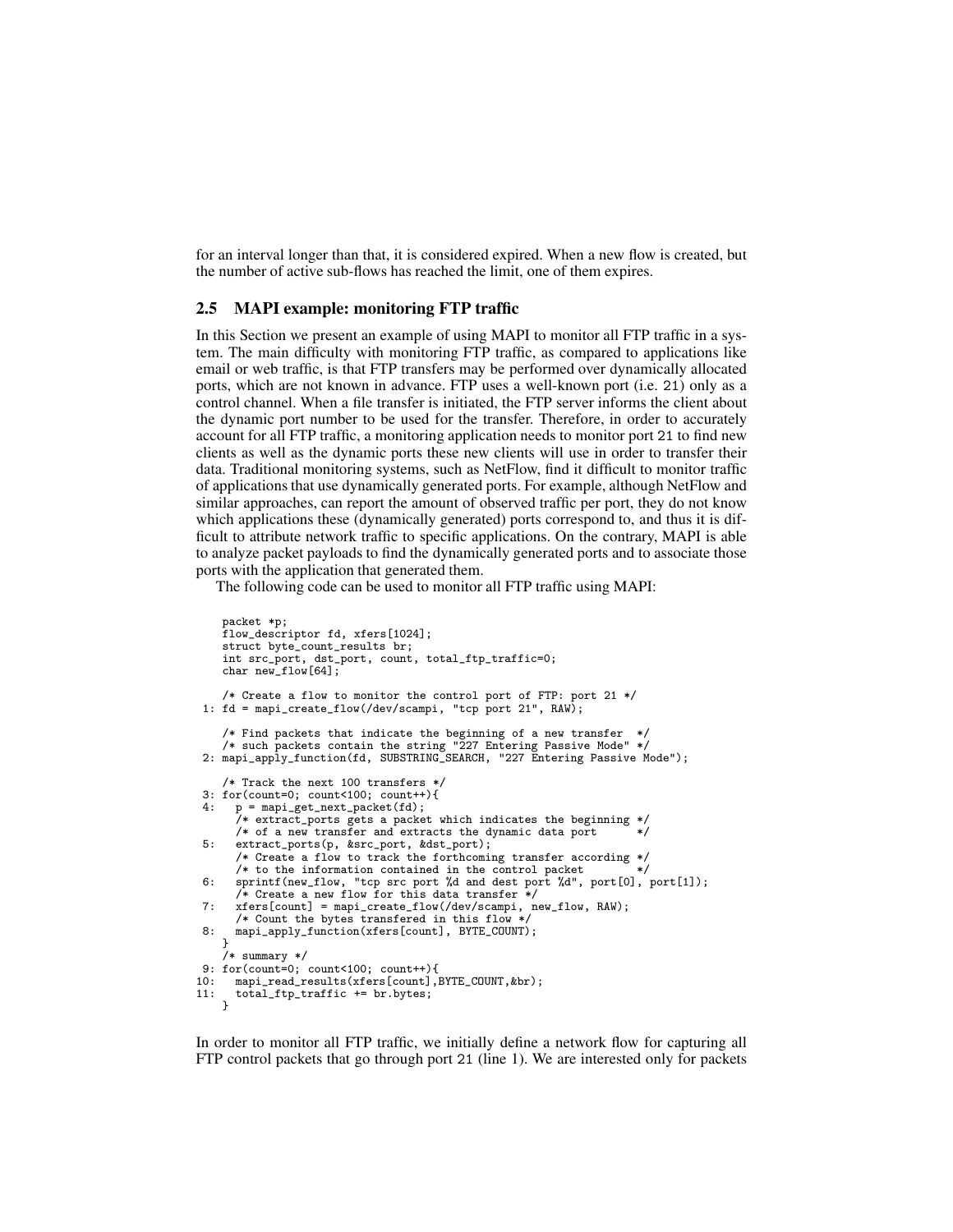indicating a file transfer initiation, thus substring search is applied to distinguish them among the rest (line 2). An example payload of such packet is the following:

## 227 Entering Passive Mode (147,52,17,51,146,226)

This packet is sent by the server and contains the IP address (147.52.17.51) and the port number (37602) of the forthcoming transfer. Therefore, all necessary information for the transfer session is known so a new flow can be defined for its accounting.

Peer-to-peer, multimedia conferencing and messaging applications usually operate in the same fashion, negotiating transfer ports through a control channel. It is straightforward to adapt the above code to monitor the traffic of any of these applications.

Although the above example demonstrates that MAPI can provide traffic information that traditional flow-level traffic summaries, such as NetFlow, cannot provide, one could have used a packet dumping facility, such as tcpdump or other libpcap-based tools, in order to find similar information. However, implementing the above application using libpcap would have resulted in longer code and higher overheads. For example, libpcap does not provide any string searching facility, and thus the programmer would have to provide a significant chunk of code to substitute line 2 above. In addition, libpcap does not provide any facility to apply functions to packets, and thus the programmer would have to provide a the code to read packets and count their bytes. Instead of forcing the programmer to provide all this mundane code, MAPI already provides this frequently used functionality.

## **3. Implementation**

We have implemented a subset of MAPI on top of two different network monitoring platforms: (i) an Intel Pro 1000 MT (Gigabit Ethernet) desktop adapter and (ii) a DAG 4.2 GE monitoring card for Gigabit Ethernet. The Intel Pro 1000 MT is a commodity adapter, which, if put in promiscuous mode can capture all packets that go through it and can forward them to the kernel of the host computer. The DAG 4.2 GE monitoring card is capable of passive full packet capture at the speed of one Gigabit per second. Contrary to the Intel Pro 1000 MT commodity adapter, the DAG card, is capable of retrieving and mapping to user space network packets through a zero-copy interface, which avoids costly interrupt processing. It can also stamp each packet with a high precision time stamp. A large static circular buffer memory-mapped to user-space is used to hold arriving packets, avoiding wasted time for costly packet copies. User applications can directly access this buffer without the invocation of the operating system kernel.

Figure 1 shows the main modules of the MAPI system. On the top of the Figure we see a set of monitoring applications that, via a MAPI stub, communicate with the MAPI daemon. The daemon consists of two threads, one thread for packet processing and one for the communication with the monitoring applications. All active applications and their defined flows are internally stored in the daemon in a two-dimensional list. List nodes contain all necessary data structures for application or flow definition and accounting. Each captured packet is checked by the main processing thread against the defined flow filters. Then, for every flow it belongs to, the appropriate actions are made: counters are incremented, sampling or substring search functions are applied and the packet might be sent to the application or dumped to disk by the daemon. In the current implementation, filtering is accomplished using the  $bpf_f$  filter() function of the libpcap library which applies a compiled BPF filter to a packet in user level. Each compiled filter is stored into the corresponding flow structure.

All communication of the daemon with the monitoring applications is handled by the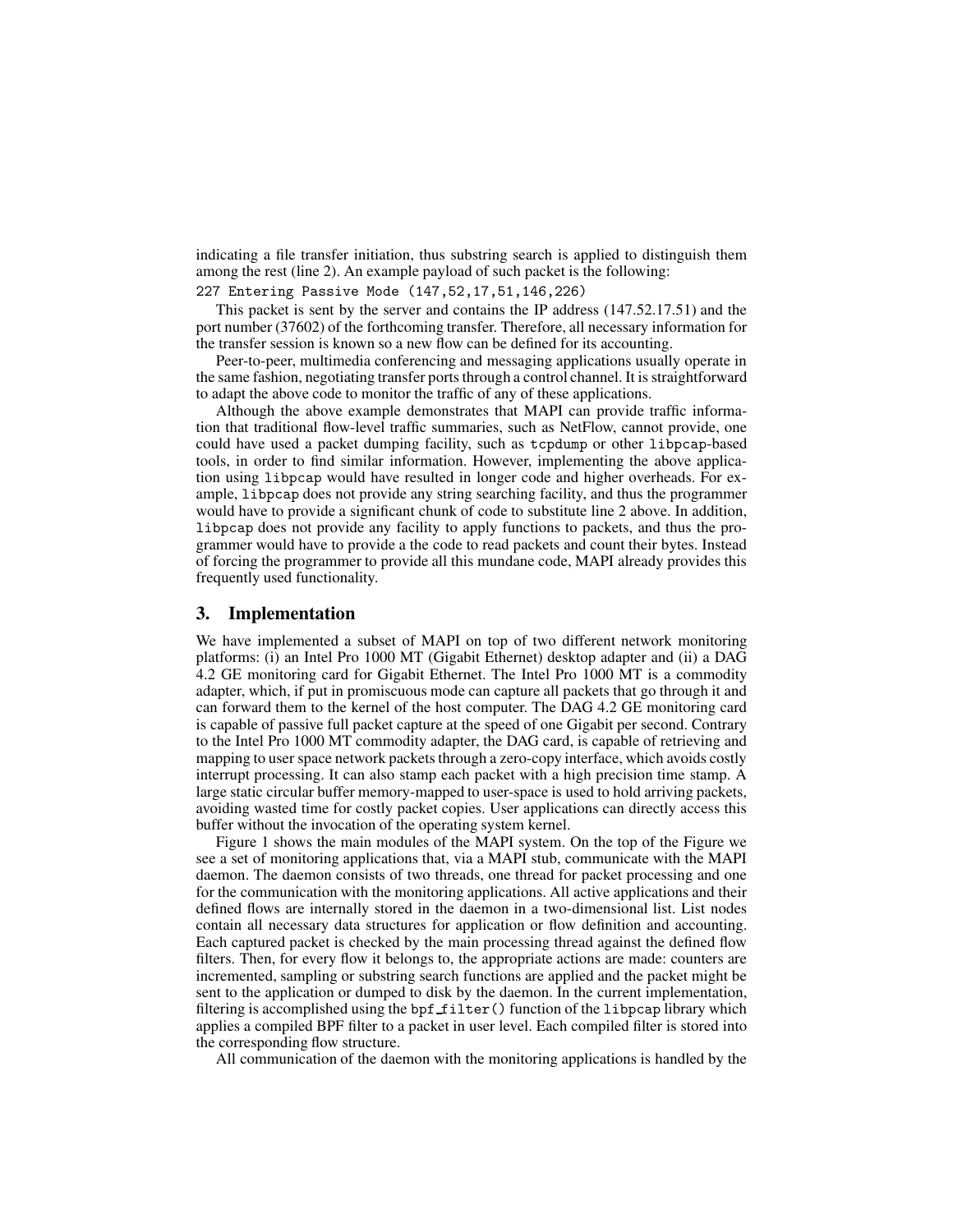

**Figure 1: Mapi Daemon Architecture.**

|                   | NIC     |             | <b>DAG</b> |             |
|-------------------|---------|-------------|------------|-------------|
|                   | libpcap | <b>MAPI</b> | l libpcap  | <b>MAPI</b> |
| Cycles per Packet | 11897   | 13082       | 453        | 235         |

**Table 1 Packet fetching performance for MAPI and** pcap**.**

"communication thread". This thread constantly listens for requests made by the monitoring application through MAPI functions and sets up the appropriate shared data structures. When monitoring applications need to read data, the communication thread reads these data from the shared data structures. All communication between monitoring applications and the MAPI daemon is through Unix domain datagram sockets.

## **4. Experimental Evaluation**

In this Section we experimentally evaluate the performance of our MAPI implementation and compare it to alternative approaches such as the commonly-used libpcap library. Our experimental environment consists of three PCs connected to a Gigabit Ethernet switch (an SMC 8506T). The first PC (equipped with a 1.1 GHz Pentium III processor) generates and transmits traffic to the second PC (equipped with a 2.5 GHz Pentium IV). Traffic consisting of 1460-byte UDP packets is generated at constant rate using iperf[22]. The traffic is mirrored by the switch and sent to the third PC, which performs the network monitoring. The monitor PC is a dual 1.8 GHz AMD Athlon MP 2200+, with 512 MB of main memory, a DAG 4.2 network traffic monitoring card and a Gigabit Ethernet MT Intel Pro network interface. The host operating system is Debian Linux 3.0, kernel version 2.4.20.

## **4.1 Basic Packet Processing Cost**

In our first experiment we set out to find the basic operating cost per received packet. This is the cost to receive the packet to the place where it will be further processed. Such processing may probably include sampling, hashing, update of counters, application of functions, etc. MAPI performs all these functions within the MAPI daemon, while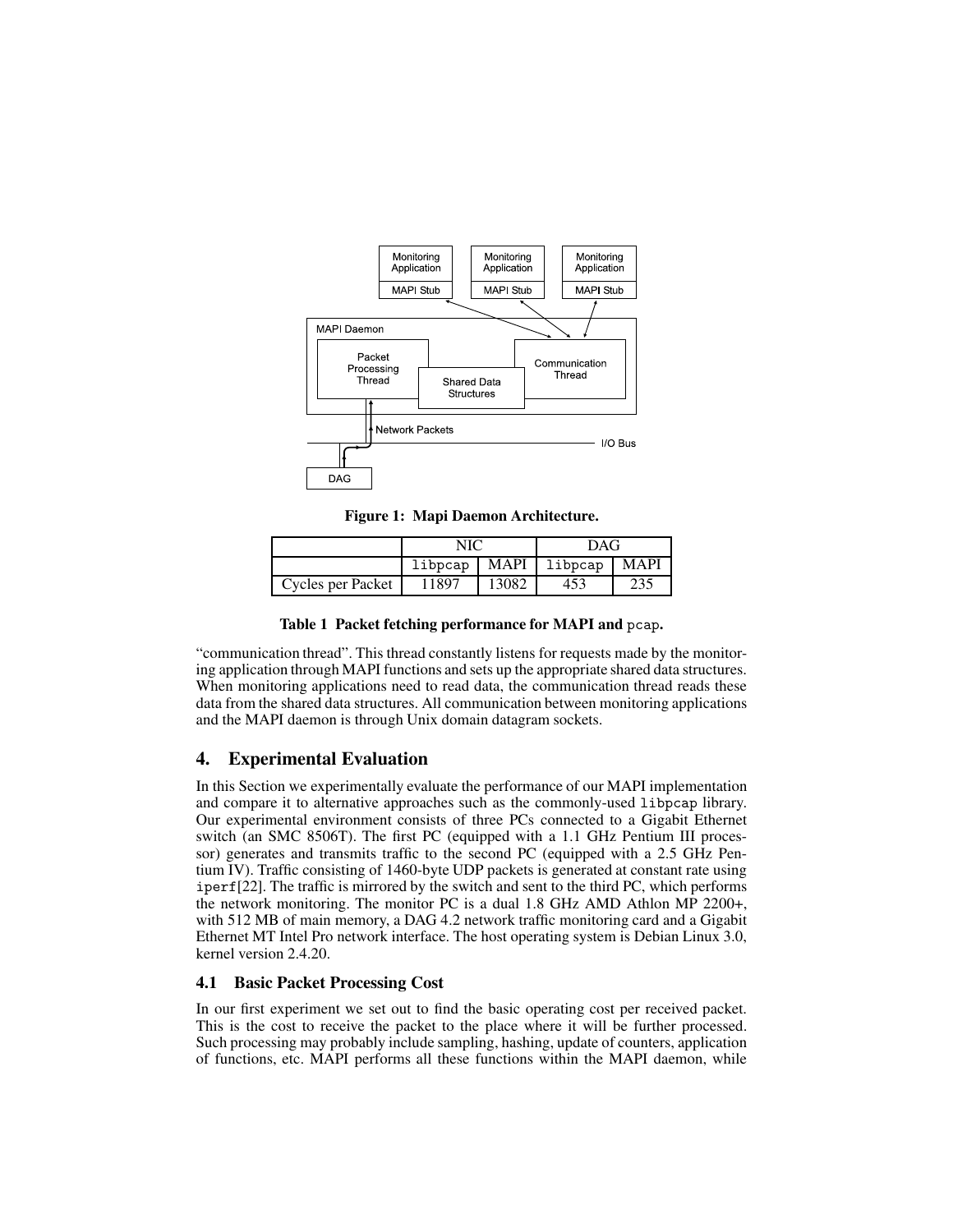

**Figure 2: Maximum number of flows when gathering packet and byte statistics for each flow.**

libpcap delegates these functions to user applications. Thus, the basic operating cost per received packet for MAPI is the cost to receive each packet in the MAPI daemon's address space, while for libpcap it is the cost to receive the packet to the user application's address space.

We generated a 10 Mbit/s traffic stream consisting of 1460-bytes long packets and measured the number of cycles the processor spends in order to receive each packet. The number of cycles was measured using the PAPI Performance Application Programming Interface [12]. Table 1 presents our results for MAPI and libpcap on top of the commodity network interface (NIC) and on top of the DAG card. We see that libpcap consumes 11897 cycles per packet, while MAPI consumes slightly more at 13082 cycles per packet. This is as expected, since the implementation of MAPI on top of the NIC is built on top of libpcap. The two left columns of table 1 reflect the cost of libpcap and MAPI on top of the DAG card. We see that the DAG card allows for a more efficient implementation than the NIC, avoiding packet copying between kernel and user space, as well as operating system calls, because the DAG card delivers packets directly in user space via a memory mapped buffer. Therefore, libpcap spends 453 cycles per packet, while MAPI spends 235 cycles per packet, more than an order of magnitude improvement compared to the implementations on top of the NIC. Overall, we see that MAPI is 10% more expensive than libpcap on top of the commodity interface, while it is 1.9 times faster than libpcap on top of the DAG card.

### **4.2 Performance vs. number of flows**

In our next experiment we set out to explore what is the performance of MAPI as a function of the number of active network flows. To do so, we wrote a simple monitoring benchmark that creates a varying number of flows. Flow i consists of all packets destined to port i. We generated traffic that was not destined to any of these ports and measured the maximum number of flows that the monitoring application may sustain before it saturates the processor and starts dropping packets. Figure 2 shows the maximum number of flows that can be sustained for a given input traffic. The solid line shows the performance of MAPI on top of the DAG card. We see that when the network traffic is low, MAPI can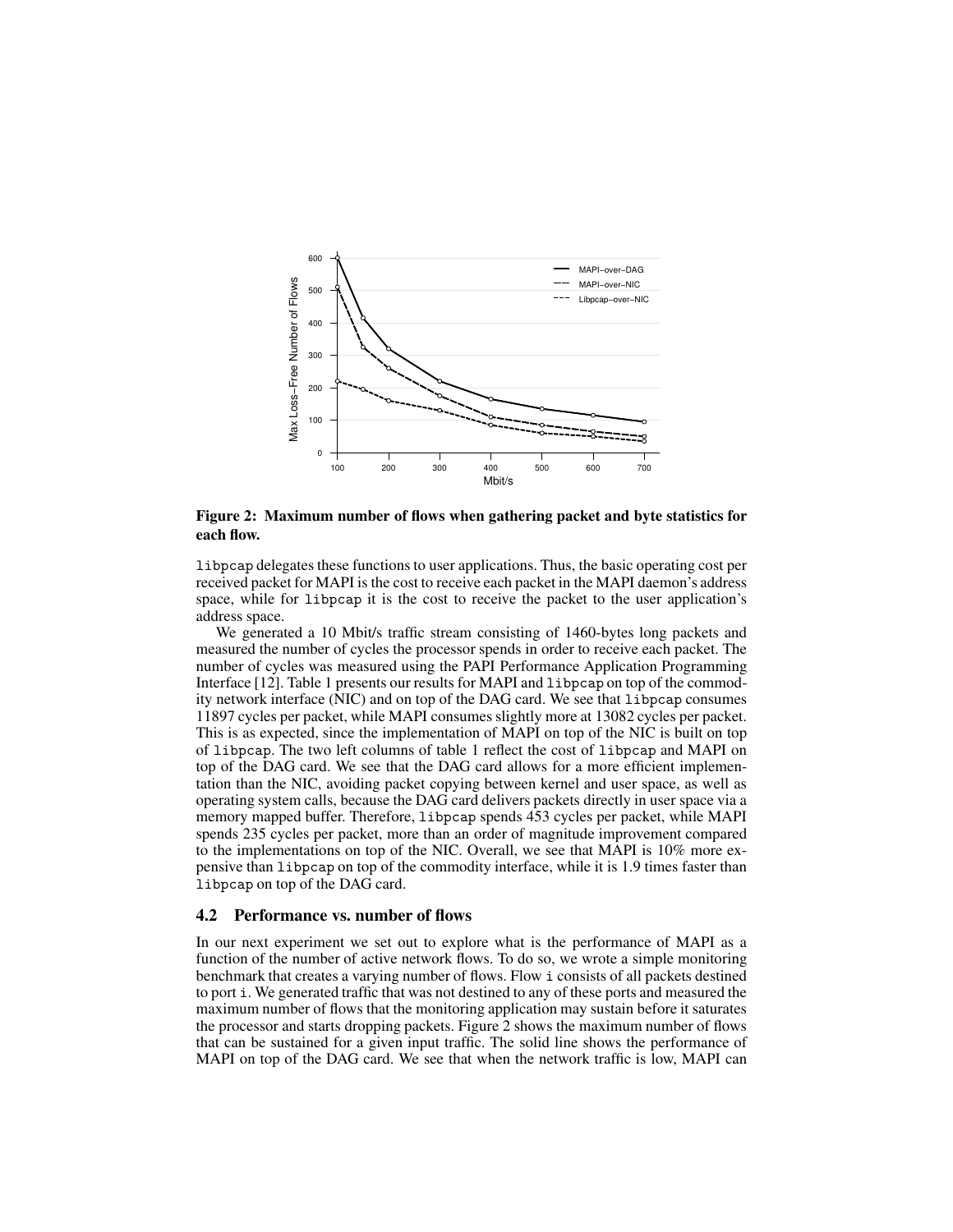

**Figure 3: Performance of multiple packet sampling applications.**

sustain up to 600 different network flows. As expected the maximum number of lossfree flows decreases with the amount of monitored traffic. Thus, when the network traffic reaches 700 Mbit/s, the maximum number of loss-free flows is close to 100. Figure 2 also plots the performance of MAPI on top of the commodity Ethernet adaptor (MAPIover-NIC), which is somewhat lower than the performance of MAPI-over-DAG. This is because the MAPI-over-NIC induces higher processor overhead as compared to MAPIover-DAG. Indeed, for each network packet received, MAPI-over-NIC needs to suffer the overhead of at least on interrupt, while MAPI-over-DAG is able to deliver network packets in user space without any processor intervention.

Figure 2 also compares MAPI with a libpcap-based implementation of the same monitoring application. That is, we re-wrote the same application using only calls of the libpcap library and measured its performance. We see that the performance of MAPI is better than that of libpcap, especially for low traffic when we create a large number of flows. This performance improvement of MAPI compared to libpcap is due to the different ways MAPI and libpcap handle asynchrony. In MAPI, each network flow registers its interest in network packets and blocks waiting for suitable packets to arrive. Thus, the MAPI-based application will block waiting for packets that match a network flow to arrive. Since no packets will match any of the flows, the application will remain blocked without wasting any processor cycles. On the contrary, the relevant calls of libpcap for asynchronously receiving of packets (i.e. pcap\_open\_live and pcap\_dispatch) are based on polling which introduces an additional source of overhead. If for example, we want to create 500 network flows in libpcap, we will need to create 500 different pcap open live entities which will periodically poll for packets, effectively wasting the processor's cycles.

## **4.3 Supporting several Sampling Monitoring Applications**

In this experiment we set out to explore the performance of MAPI implementation when required to support several different monitoring applications. We compare the performance of MAPI over the DAG card (MAPI-over-DAG), with MAPI over the commodity 1 Gbit/s interface (MAPI-over-NIC), and libpcap over the same interface (PCAP-over-NIC). <sup>∗</sup>

<sup>∗</sup>Note that we do not present performance results for the performance of libpcap over the DAG card, since the current implementation of libpcap over the DAG card does not support more than one monitoring application.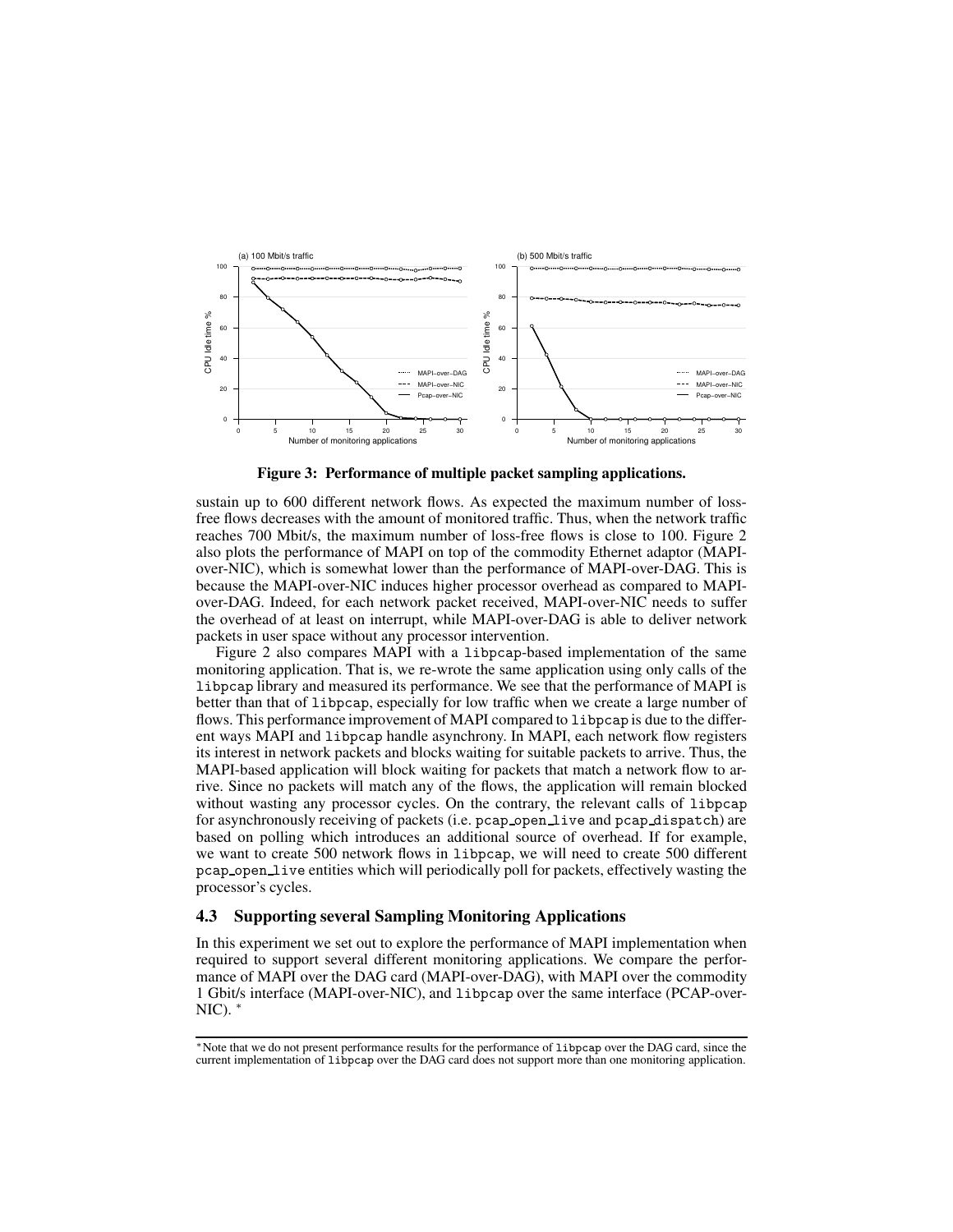

## **Figure 4: Packet Loss ratio of** libpcap **implementation. Note that the packet loss ratio for both MAPI-over-DAG and MAPI-over-NIC was under 1%.**

In this experiment we created a number of monitoring applications, where each application was sampling one out of every 20,000 packets of the monitored traffic. We generated traffic at constant rate, at 100 Mbit/s and at 500 Mbit/s and plotted the results in Figure 3. The metric of interest here is CPU idle time as a function of the number of monitoring applications. Figure 3 shows that as the number of monitoring applications increases, the performance of libpcap deteriorates rapidly. When the monitored traffic is at 100 Mbit/s, libpcap saturates the processor at about 25 applications, while when the monitored traffic is at 500 Mbit/s, libpcap saturates the processor at around 10 applications. Indeed, Figure 4 shows the percentage of packets that were lost by libpcap as a function of the number of monitoring applications. We see that the libpcap-based monitoring system starts dropping packets for as low as five monitoring applications. When the traffic is high 500 Mbit/s, the percentage of lost packets increases sharply at around 6 applications, reaching 50% in the area around 10-15 applications. When the traffic is low (i.e. 100 Mbit/s), this sharp increase is encountered when the number of applications exceeds 20-25.

In contrast, Figure 3 suggests that the performance of MAPI is practically independent of the number of applications. This is because MAPI requires fewer packet copy operations compared to libpcap. Applications written on top of libpcap can not instruct the system to perform sampling. Thus, all packets have to be copied to all applications' address spaces, only to be discarded (e.g., 19,999 out of 20,000 packets in the particular experiment). In contrast, applications written on top of MAPI are able to express that they are not interested in receiving most of the packets: they are only interested in receiving the sampled packets. Therefore, a MAPI-based monitoring system performs substantially better compared to a libpcap-based system.

It is also interesting to compare the performance of MAPI when running on top of DAG and when running on top of the commodity network interface (NIC). Figure 3 shows that the performance of MAPI applications on top of DAG (MAPI-over-DAG) is better than the performance of the same applications on top of the commodity NIC (MAPI-over-NIC). This is because the commodity NIC suffers at lease one interrupt for each incoming packet, while DAG cards write arriving packets in buffers mapped directly in user space.

#### **4.4 Content matching**

In our next experiment we set out to explore how the performance of MAPI changes with an increasing number of non-trivial monitoring applications. To do so, we created a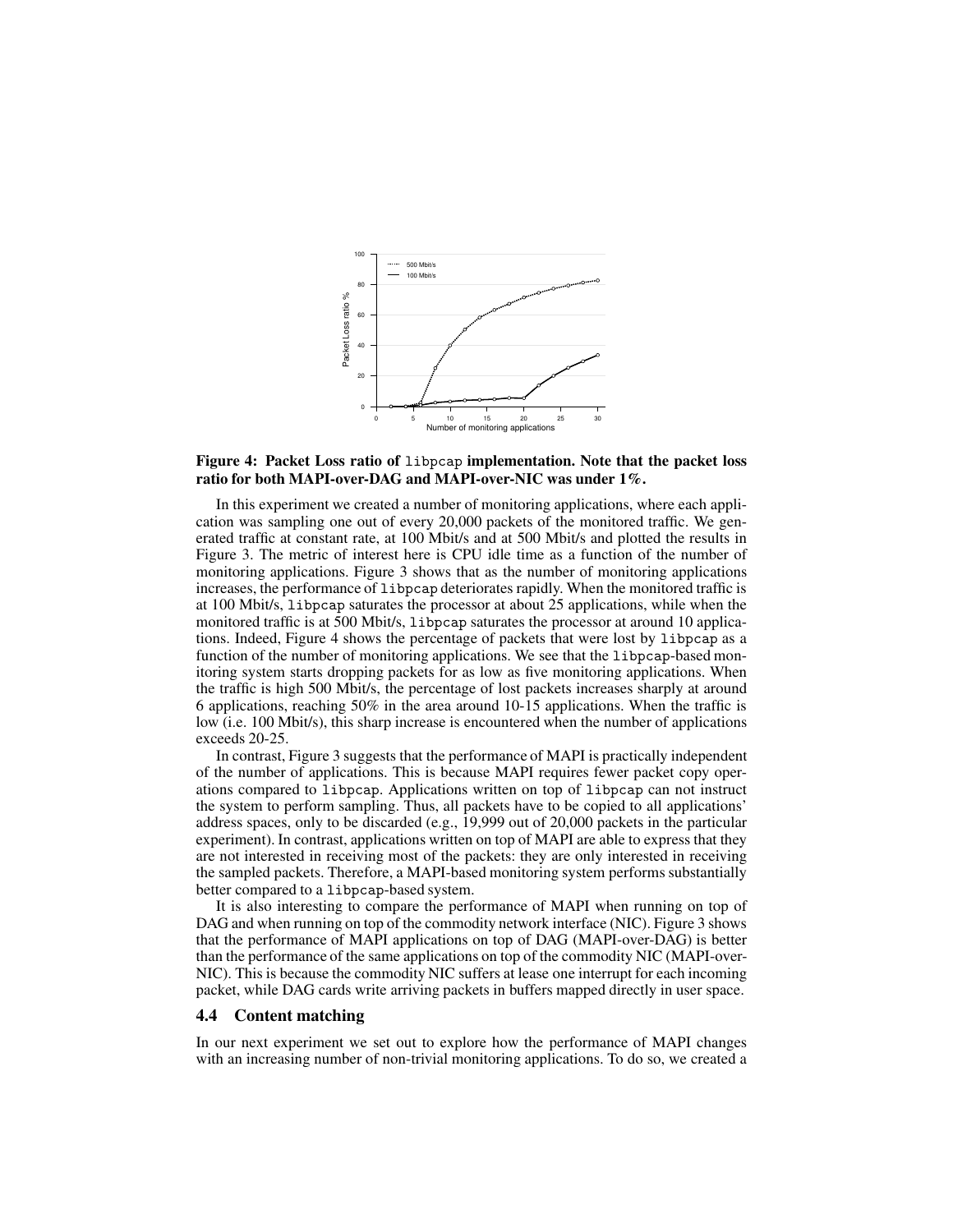

**Figure 5: Performance of multiple string searching applications.**

number of monitoring applications. Each application is interested in receiving all packets whose payload contains a given string. Each application searches for a different 8 characters long string, which is never found on any payload. Monitoring applications on top of MAPI register their monitoring needs by applying function SUBSTRING SEARCH to all packets of a network flow. On the contrary, since the libpcap library does not provide such an ability, monitoring applications written on top of libpcap receive all packets in their address space and search for the substring using the Boyer-Moore algorithm [3].

Figure 5 shows the performance of different network monitoring systems for an input traffic of 100 Mbit/s and 500 Mbit/s respectively. We see that in all cases, performance decreases with the number of string-searching monitoring applications. However, the performance of libpcap decreases much more rapidly than the performance of MAPI. This is probably due to the fact that libpcap copies *all* network packets to the address spaces of all applications and *then* searches the packets to see if they contain the substring. On the contrary, MAPI first searches all substrings in all network packets, and then copies to the address spaces of the applications only the packets that contain the given substring, which in our example are none.

# **5. Related Work and Discussion**

Although MAPI presents a novel approach to passive network monitoring, it shares some functionality with previously defined network monitoring systems. The Berkeley Packet Filter (BPF)[15] has been used extensively for network traffic capture and analysis. BPF provides the basic mechanism for capturing packets from a network interface and has been used in several systems including tracing tools such as tcpdump[10], and intrusion detection systems such as snort [19]. Linux Socket Filters[9], provide similar functionality to Berkeley Packet Filters, although they are implemented in the Linux operating system only. Berkeley Packet Filters and Linux Socket Filters are frequently used with the packet capture library, more well known as libpcap [14]. libpcap provides users with a flexible tool to filter and capture packets based on header fields. CoralReef provides set of tools and support functions for capturing and analyzing network traces [11]. libcoral is a central component of the CoralReef suite and provides an API for monitoring applications that is independent of the underlying monitoring hardware. Nprobe is a monitoring tool for network protocol analysis [16]. Although it is based on commod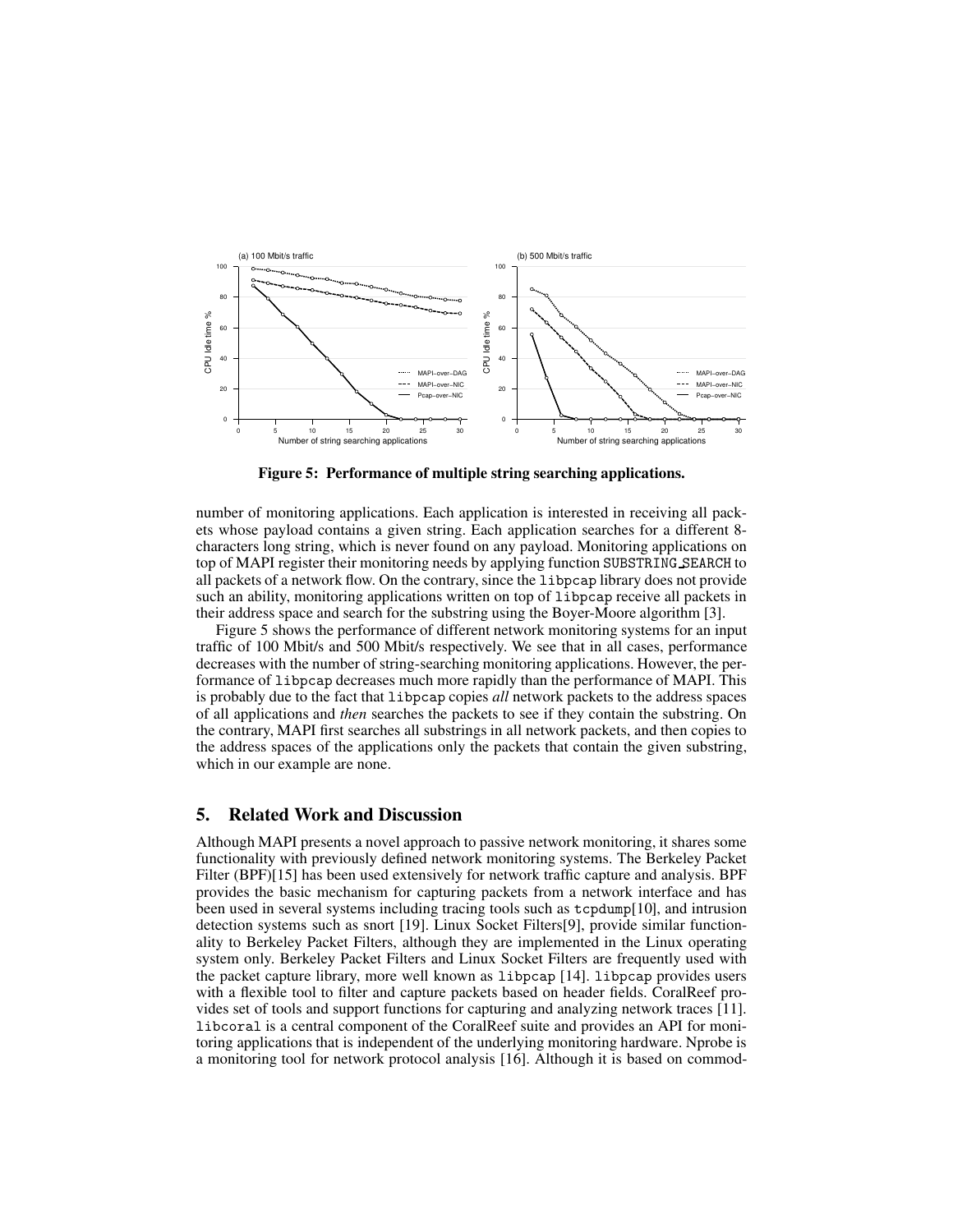ity hardware, it speeds up network monitoring tasks by using filters implemented in the firmware of a programmable network interface.

Our work is closely related to such tools. However, to the best of our knowledge MAPI appears to have significantly more expressive power than existing tools. For example, it can filter packets based on values in the packet payload. It can also apply arbitrary functions on packets, and keep statistics based on the results of these functions. The expressiveness of MAPI makes programming network monitoring applications easier and also increases efficiency, as demonstrated in Section 4. By being expressive, MAPI enables the underlying monitoring system to choose the most appropriate implementation that matches application needs.

Mmdump[23] is a specialized tool which extends tcpdump by parsing messages from RTSP, H.323 multimedia session control protocols to set up and tear down packet filters as needed to gather traces of multimedia sessions. It parses the control messages to extract the dynamically assigned port numbers. Then the packet filter is changed to capture the packets of the stream. Mmdump is a custom solution for tracking applications that use dynamic ports, while MAPI is a general-purpose traffic monitoring API which can be used for a much broader spectrum of applications (including those targeted by Mmdump).

Except for packet-capture oriented systems, there has been significant activity in the design of systems providing flow summary statistics [5]. For example, Cisco IOS NetFlow technology is an integral part of Cisco IOS software that collects and measures traffic data on a per-flow basis. In this context, a flow is usually defined by all packets that share a common protocol, source and destination IP address and port numbers. In contrast to capture systems based on libpcap and libcoral, NetFlow only extracts and maintains high-level statistics. NeTraMet, much like NetFlow, can collect traffic data on a per-flow basis  $[4]$ , focusing only on flows that match a specific rule. FlowScan $[17]$  analyzes and reports on NetFlow format data and produces graph images that provide a continuous, near real-time view of the network border traffic. MAPI can be used to buid a visualization application with the same capabilities but for a broader range of network characteristics.

There is also significant activity within the IETF for defining network traffic monitoring standards, such as RMON [24], PSAMP [6] and IPFIX [18].

Although MAPI shares some goals with the above flow-based monitoring systems, we believe that it has significantly more functionality. For example, by being able to examine packet payloads, MAPI is able to provide sophisticated traffic statistics. As Section 2.5 shows, MAPI is able to provide traffic statistics for applications that use dynamically allocated ports (such as FTP and peer-to-peer systems), while traditional monitoring approaches, such as NetFlow and NeTraMet, can not provide such traffic statistics.

## **6. Summary and concluding remarks**

We have presented the design of MAPI, a flexible and expressive application programming interface for network traffic monitoring. The main goal of MAPI is to *provide a highly expressive interface for applications to specify their monitoring needs*. This is achieved by building an API around a generalized network flow abstraction that users can fine-tune for their particular application, and by providing an intuitive set of operations inspired by the UNIX socket-based network programming model. As a concrete example, we have discussed how MAPI can be used to properly account for applications that use dynamically-generated ports.

We have implemented MAPI on top of a commodity Gigabit Ethernet network interface (Intel Pro 1000 MT), as well as on top of a DAG4.2 special-purpose adaptor de-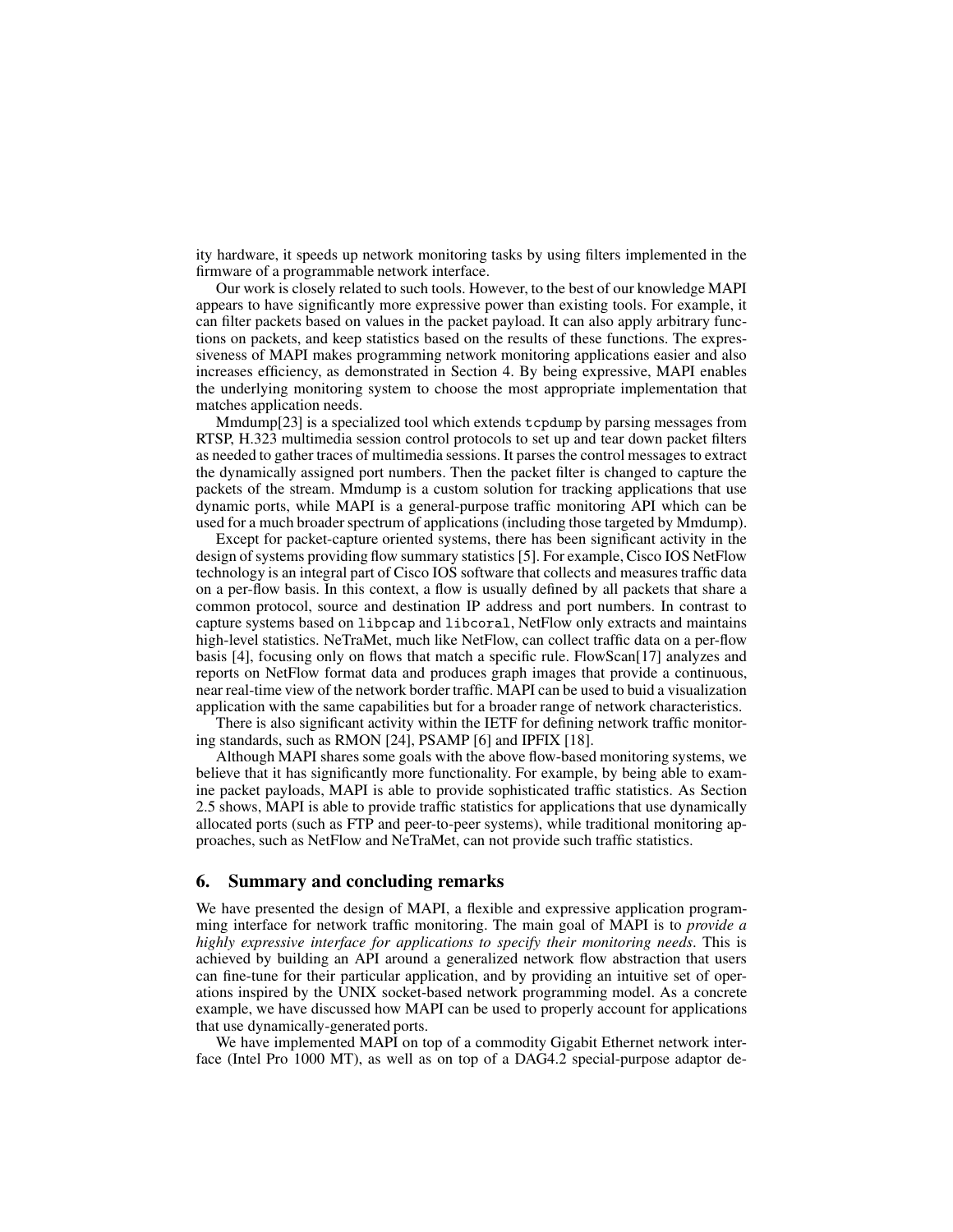signed for high-speed packet capture. We have evaluated the implementation of MAPI and compared its performance with the libpcap library used for network monitoring in state-of-the-art systems. Our analysis suggests that *MAPI improves application performance* compared to libpcap as the number and complexity of applications sharing the monitoring infrastructure increases.

The impact of MAPI on efficiency and ease of programming is expected to increase as networks get faster, monitoring applications become more complex, and hardwaresupported monitoring becomes more prevalent. The two hardware platforms used in this study are representative of low-end deployment scenarios and the benefits demonstrated are strictly on the conservative side. Although the specifics of implementing MAPI on top of more advanced hardware are subject for future work, the interaction between the expressiveness of MAPI and more sophisticated lower-level components (like Network Processors) is likely to improve performance further, considering that certain functions can be pushed to the hardware.

We expect that MAPI will provide an effective interface for applications to express their needs and allows the underlying monitoring system to optimize the implementation in the best possible way.

## **References**

- [1] K. G. Anagnostakis, S. Ioannidis, S. Miltchev, J. Ioannidis, Michael B. Greenwald, and J. M. Smith. Efficient packet monitoring for network management. In *Proceedings of the 8th IFIP/IEEE Network Operations and Management Symposium (NOMS)*, pages 423–436, April 2002.
- [2] R. Bace and P. Mell. *Intrusion Detection Systems*. National Institute of Standards and Technology (NIST), Special Publication 800-31, 2001.
- [3] R.S. Boyer and J.S. Moore. A fast string searching algorithm. *Communications of the ACM*, 20(10):762–772, October 1977.
- [4] Nevil Brownlee. Traffic Flow Measurement: Experiences with NeTraMet. RFC2123, http://www.rfc-editor.org/, March 1997.
- [5] Cisco Systems. Cisco IOS Netflow, 2003. *http://www.cisco.com/warp/public/732/netflow/*.
- [6] Nick Duffield. A framework for passive packet measurement, 2003. Internet Draft draft-ietfpsamp-framework-03.txt. *(work-in-progress)*.
- [7] Endace measurement systems. *DAGH 4.2GE dual gigabit ethernet network interface card*, 2002. *http://www.endace.com/*.
- [8] Chuck Fraleigh, Sue Moon, Christophe Diot, Bryan Lyles, and Fou ad Tobagi. Architecture of a Passive Monitoring System for IP Networks. Technical Report TR00-ATL-101801, Sprint, 2000.
- [9] Gianluca Insolvibile. Kernel korner: The linux socket filter: Sniffing bytes over the network. *The Linux Journal*, 86, June 2001.
- [10] V. Jacobson, C. Leres, and S. McCanne. TCPDUMP. *http://www.tcpdump.org/*.
- [11] Ken Keys, David Moore, Ryan Koga, Edouard Lagache, Michael Tesch, and k claffy. The architecture of CoralReef: an Internet traffic monitoring software suite. In *PAM2001 — A workshop on Passive and Active Measurements*. RIPE NCC, April 2001.
- [12] K. London, J. Dongarra, S. Moore, P. Mucci, K. Seymour, and T. Spencer. End-user tools for application performance analysis, using hardware counters. In *International Conference on Parallel and Distributed Computing Systems*, August 2001.
- [13] G. Robert Malan and Farnam Jahanian. An extensible probe architecture for network protocol